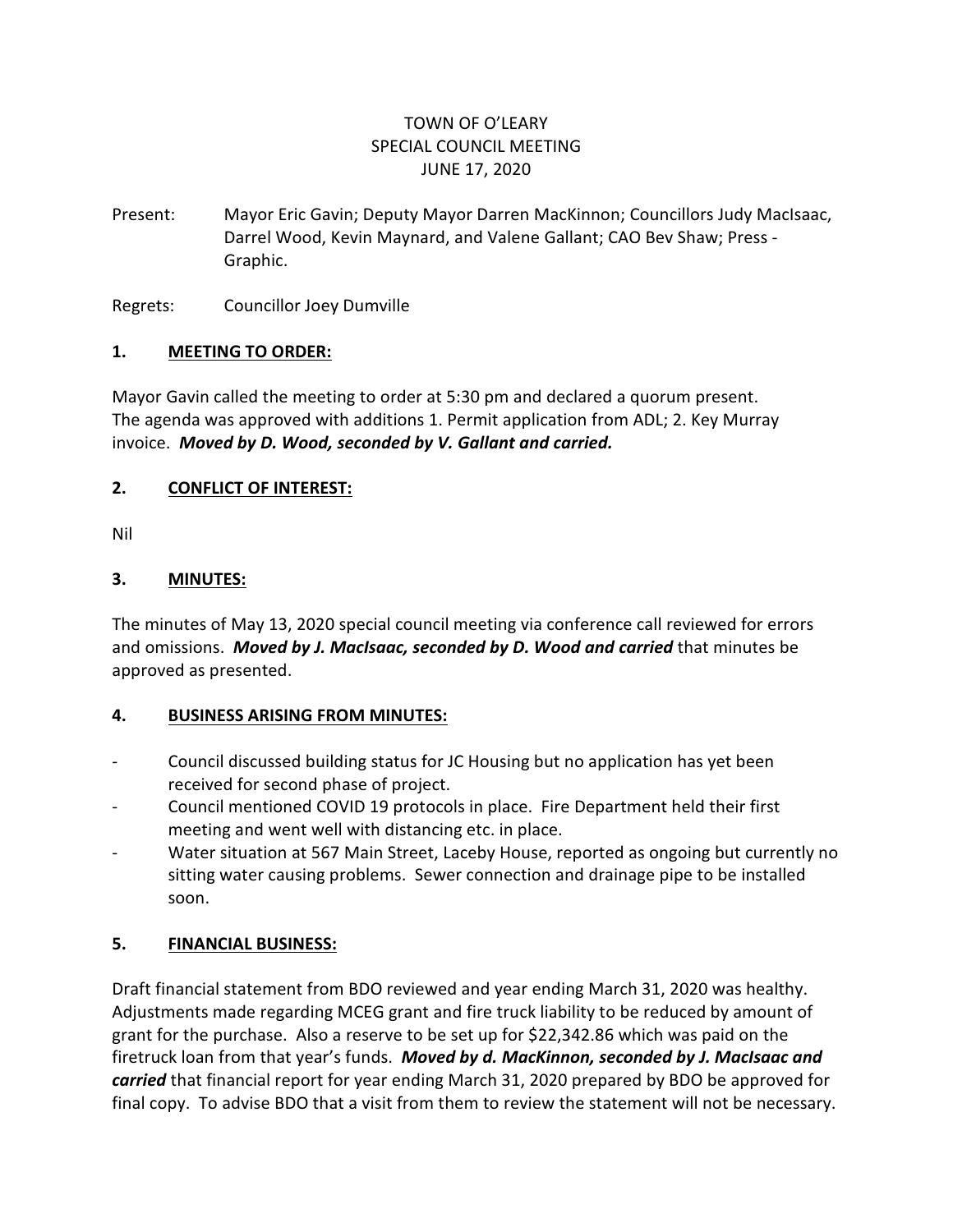Monthly financial reports circulated to Council and Darren stated that the COVID situation is not affecting the Town's financial situation other than a little rent revenue from the boardroom. Bank balances as follows: May 31, 2020 for general account - \$242,434.37 and for sewer - \$292,274.86. Expenses for May, 2020 for general totalled \$64,688.84 and for sewer - \$15,633.12. Revenue for May, 2020 for general - \$85,042.41 plus loan proceeds of \$16,830.00 for the new maintenance truck, for sewer - \$284,113.10. *Moved by D. MacKinnon, seconded by D. Wood and carried* that financial report including bank balances, receipts and expenses be approved.

## **6. NEW BUSINESS:**

A. Mayor's report - Eric reported that it has been very quiet especially since the COVID 19 situation.

B. Administrator's report - Bev reported that operations at the complex are good and with new COVID 19 protocols in place. Student Chloe Jones has been hired as Sanitation Officer. Faye MacWilliams has tendered her resignation and Bev suggested that we could manage with out a replacement, using summer students, until the fall. The sewer rate review has been submitted to IRAC, sewer invoices sent out and the annual audit is complete. Building/business permits - Demolition permit to Spencer Ellis for 516 Main Street (to be approved by Council); building permit for Spencer Ellis, 516 Main Street for single family dwelling valued at \$260,000; building permit for Dana and Barb Harris, 34 Centennial Drive for privacy fence valued at \$17,000; building permit for Elora Patoine, 593 Main Street for private storage and greenhouse valued at \$22,000; building permit for Elizabeth Ramsay-Sellick, 13 Park Avenue for privacy fence valued at \$600; and building permit for Eric and Carol Gavin, 6 Park Avenue for roof replacement valued at \$10,000.

Overtime/vacation time - Bev 13 hours overtime and 3 days vacation left from last year. Dale's overtime hours not available and all vacation used. Andrew has 25 hours overtime.

C. Reports from departments -

**Streets & Sidewalks** - Valene advised that she's been sending lists of street and sidewalk maintenance to Bev over the last couple of months. The crosswalks have been painted. Request for speed bumps for Centennial to be brought to Dawn Moase's attention again. Speeders on Centennial, Parkview and Gaspe was mentioned.

**Police & Fire Protection -** Darrel reviewed RCMP reports for March, April and May, 2020. Hours spent on O'Leary business in March - 135, in April - 157 and May - 145. Reports for April and May from the Fire Chief advised that the department has responded to 5 calls in April and 5 in May. The department accepted Katie Thibodeau's application to be a fire department member. The department's new truck committee will be prepared soon to meet with Council to review the different options to replace the tanker.

**Newcomers/Recruitment/Community Endorsements** - Judy has been as busy as always with virtual meetings with newcomers and recruitments groups as well as the Senior's Co-op.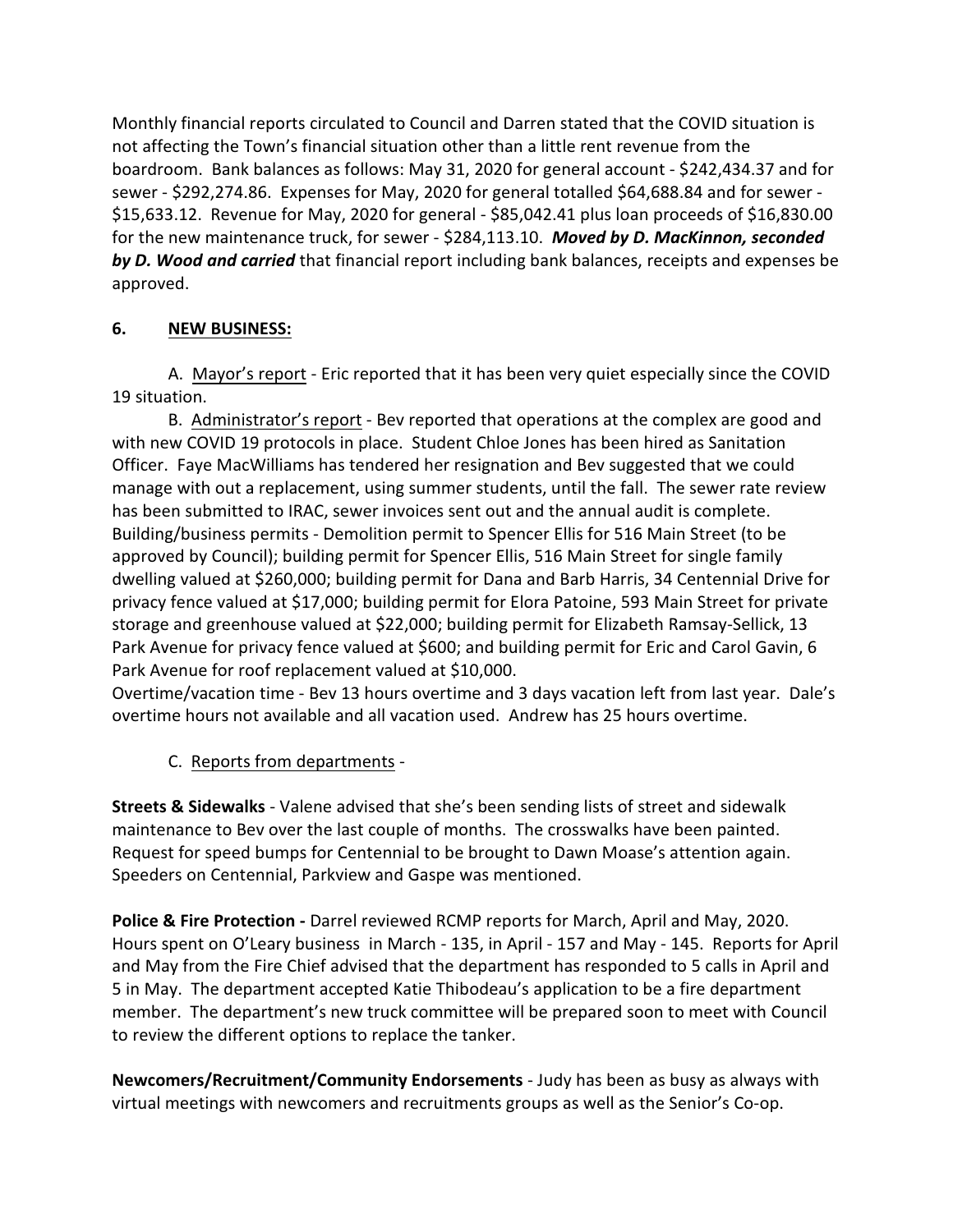Planning for the community care facility is moving along very fast with funding received from CMHC to help with architect's drawings. Employee Jordan MacDonald has been amazing in moving this project forward. Bev to check emails for updates Judy submitted in the last couple of months and forward to Council.

**Properties** - Kevin stated there isn't much to report but had noticed the house on Kent Street that was a concern is near completion in the renovations and a tenant to be moving in. A local mentioned to Kevin that Leard's Pond area doesn't seem to be kept maintained but then saw where the grass was cut today.

**Sanitation & Community Development -** Eric reported that one new lateral was installed on Ellis Avenue. The new flow meter at the lagoon was being connected this morning. The Sewage Treatment Plant project general contractor is responsible for arrangements for subcontractor from Ontario to be on the Island and performing the required work at our lagoon. Equipment and supplies for the project should start arriving late June or early July.

**Recreation -** Recreation Director's report circulated to Council.

D. 1<sup>st</sup> reading of Remuneration Bylaw - A Bylaw to Regulate Remuneration of Council and Appointees Bylaw # 2020 - 03:

WHEREAS the Municipal Government Act R.S.P.E.I. 1988, Cap. M-12.1, enables Council, by bylaw, to establish types, rates and conditions of payments to be made to or on behalf of a member of the Council, a member of a Council Committee or another person and is required by the Municipal Government Act to permit such payments;

BE IT RESOLVED that Town of O'Leary Remuneration Bylaw # 2020 - 03 be hereby read a first time. *Moved by Darren MacKinnon, seconded by Valene Gallant and carried.*

WHEREAS the Municipal Government Act R.S.P.E.I. 1988, Cap. M-12.1, enables Council, by bylaw, to establish types, rates and conditions of payments to be made to or on behalf of a member of the Council, a member of a Council Committee or another person and is required by the Municipal Government Act to permit such payments;

AND WHEREAS the Town of O'Leary Remuneration Bylaw # 2020 - 03 was read a first time at this council meeting;

BE IT RESOLVED that Town of O'Leary Remuneration Bylaw # 2020 - 03 be hereby approved. *Moved by Darrel Wood, seconded by Valene Gallant and carried.*

# E. Donation request from Westisle School

*Moved by J. MacIsaac, seconded by D. Wood and carried* that a donation of \$100 (same as last year) be made to the Prize Committee of Westisle Composite High School.

## F. Donation request from Potato Blossom Festival

*Moved by D. MacKinnon, seconded by J. MacIsaac and carried* that the extra \$2500 donation request from Potato Blossom Festival Committe be denied. (Note that \$2500 towards fireworks display still stands if required.)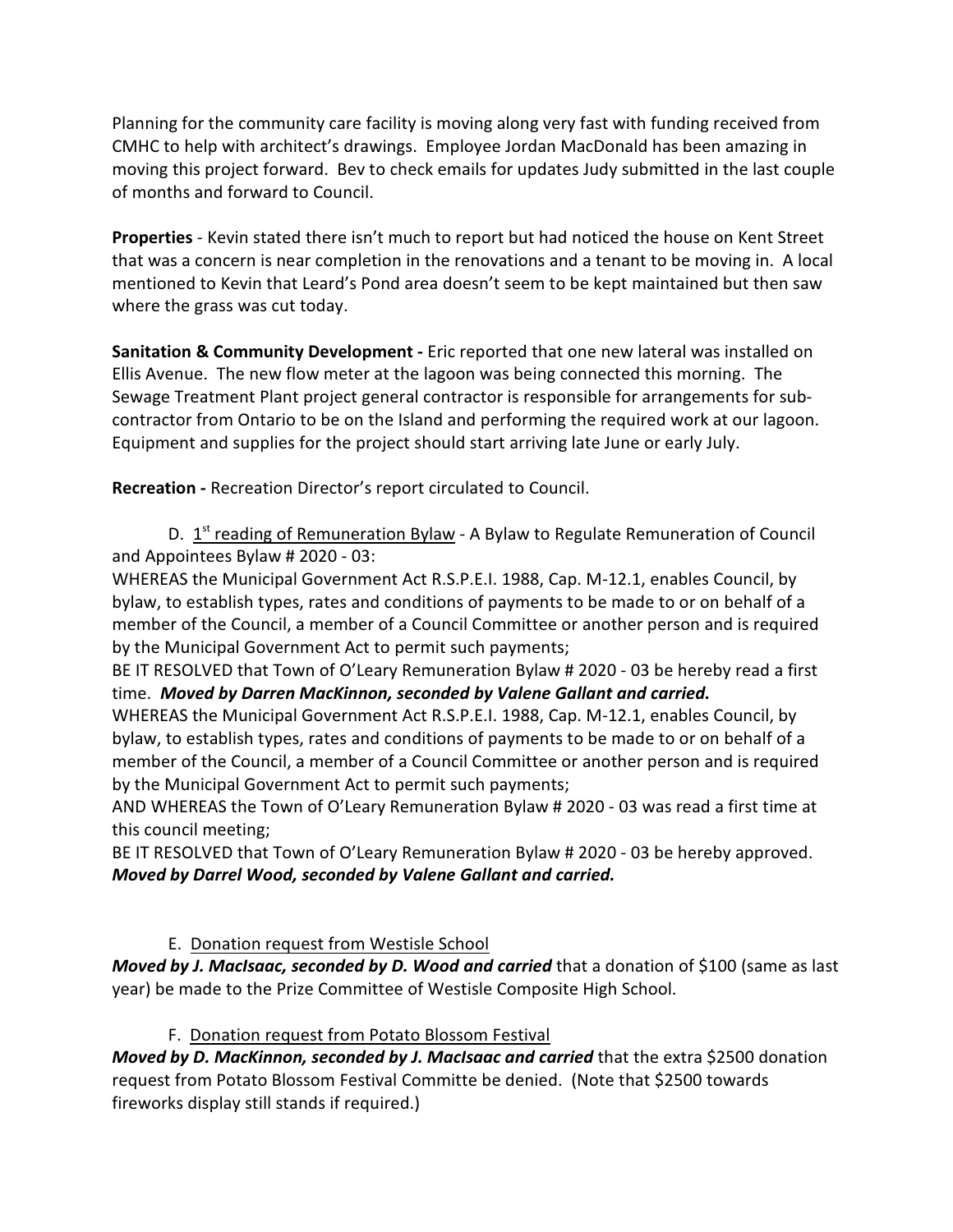G. Adoption of Social Media Policy to allow Town of O'Leary elected officials and employees use of social media on behalf of the Town of O'Leary while following acts and regulations that govern PEI and its municipal governments and also this policy was approved on a *motion by J. MacIsaac, seconded by D. Wood and carried.*

H. Confirmation of approval for new maintenance truck purchase at \$17,595, sale of surplus truck at \$2515 and sale of surplus lawn tractor at \$1008 was approved on a *motion by J. MacIsaac, seconded by D. MacKinnon and carried.*

I. Approval for Spencer Ellis demolition permit # 2020-01 was approved on a *motion by D. MacKinnon, seconded by J. MacIsaac and carried.*

J. Summer meetings - Approved by *motion made by D. MacKinnon, seconded by J. MacIsaac and carried* that no regular council meetings be held in July and August. Special meetings to be called if required.

K. Complex parking lot lines were approved to be repainted for \$300 plus tax on a *motion by D. MacKinnon, seconded by D. Wood and carried.*

L. Other business & correspondence:

- Permit application from Amalgamated Dairies to replace three existing holding tanks on Gaspe Road side of facility with one of similar shape but smaller and a 12 foot circular tank. Approved on a *motion by D. MacKinnon, seconded by D. Wood and carried.*
- Key Murray invoice for \$434 for legal advice for O'Leary Fire Department was approved for payment.

# **7. COMMITTEE OF THE WHOLE:**

*Moved by V. Gallant, seconded by D. Wood and carried* that council adjourn to committee of the whole session at 6:40 pm.

*Moved by D. MacKinnon, seconded by V. Gallant and carried* that regular meeting reconvene at 7:10 pm.

# **Results from Committee of the Whole**

- Discussion held on appearance of Friendship Garden and mentioned extra hours required to have gardener spend some time on it. To also remind maintenance crew that grass needs to be cut.
- Damage by snow blower to Main Street curbing, especially to island with plants and shrubs across from Friendship Garden, to be reported to Department of Transportation and request repair.
- To follow up with Recreation Director on playground equipment plans for Centennial Park. To ask who is responsible for sanitizing at school playground.